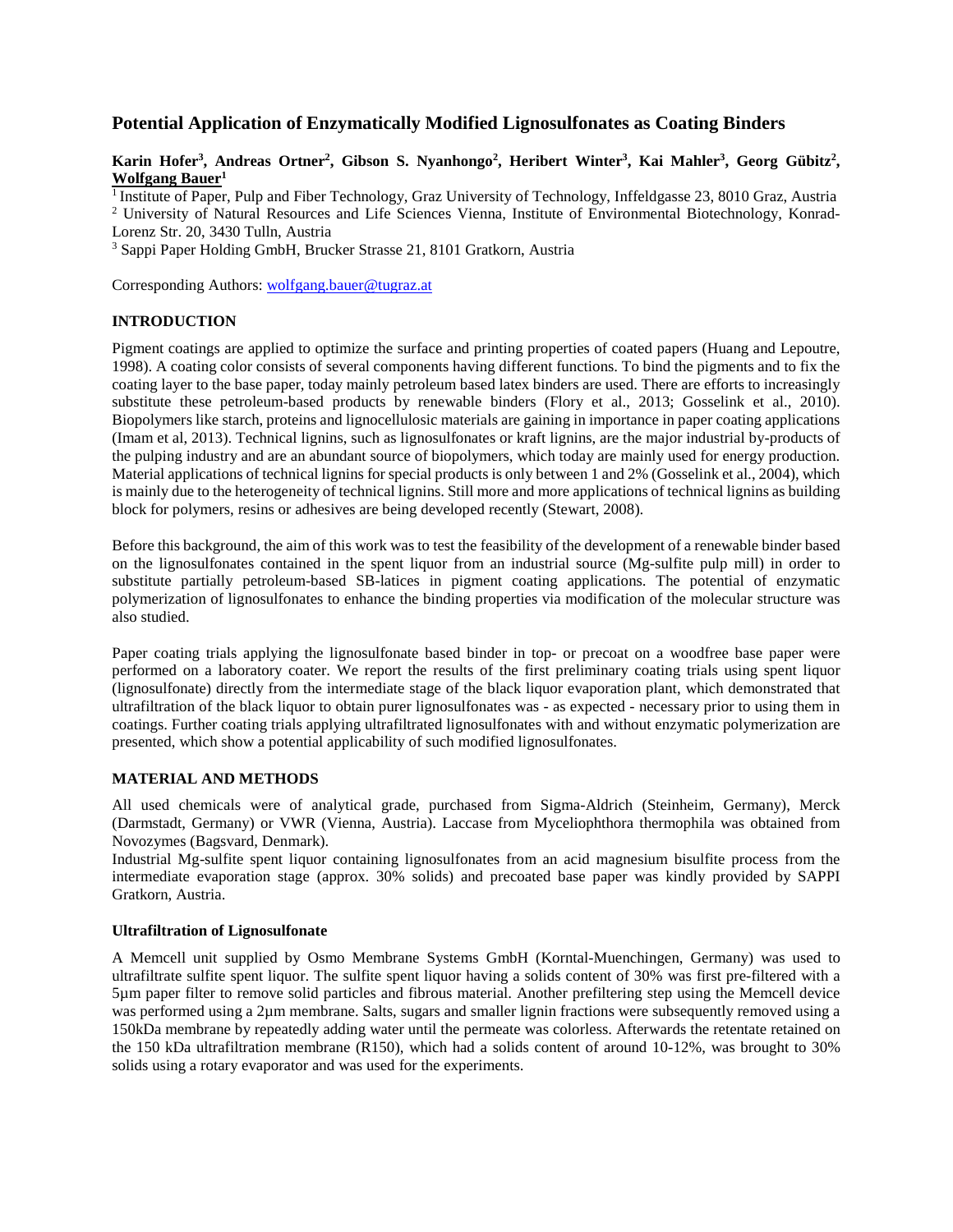#### **Enzymatic Lignin Polymerization**

A recently described laccase mediated lignosulfonate modification process based on oxygen supplementation was used, which avoids the use of expensive mediators (Ortner et al., 2015; Huber et al., 2016). Enzymatic polymerization of 30% TDS lignosulfonate was carried out in the presence of external oxygen supply.

Lignosulfonates were adjusted to pH 7 using NaOH before enzymatic treatment. During incubation of the lignosulfonate with the Myceliophthora thermophila laccase (MTL), oxygen consumption was monitored using a FireSting-O<sub>2</sub> device from PyroScience GmbH (Aachen, Germany). The sensor was placed in a 100ml glass bottle containing 60 mL of the 30% TDS lignosulfonate sample and then supplied with pure oxygen (100 % saturation) before introducing 233 nkatal ml-1 laccase to start the reaction. The thus obtained lignosulfonate was termed "modified lignosulfonate" whereas untreated lignosulfonate was termed "untreated lignosulfonate" (see *Table* 1). Samples were withdrawn after the end of the polymerization (before getting to viscous to process) and the change in molecular weight was measured by using size exclusion chromatography (SEC).

# **Size Exclusion Chromatography (SEC)**

The molecular weights of treated and untreated lignosulfonate samples were determined using size exclusion chromatography (SEC) equipped with degasser, binary pump, auto sampler, a DAD (Diode Array Detector) and a RI (Refractive Index)-detector system (Agilent Technologies 1260 Infinity). A guard column (Waters Ultrahydrogel, 200 Å, 6 x 40 mm, maximum pressure 3.93 MPa) was placed before the two separating columns (Waters Ultrahydrogel 500, 500 Å, 7.8 x 300 mm, 3.93 MPa and Waters Ultrahydrogel 250, 250 Å, 7.8 x 300 mm, 1.96 MPa) connected in series. A  $0.1$  M  $NaNO<sub>3</sub>$  solution was used as the mobile phase and a runtime of 120 minutes. The lignosulfonates were diluted with the mobile phase to a concentration of 1 mg\*mL-1 before loading 100µl onto the column. The Agilent GPC/SEC Software (Version 1.2) was used for analysis of chromatograms. The standards used for size exclusion chromatography (SEC) were Polystyrene Sulfonate Sodium Salts with molecular weights ranging from 208 g/mol – 1,188,400 g/mol.

### **Coating Color Preparation and Laboratory Coating Process**

#### *Topcoating application*

Coating formulations (topcoat for a triple coated WFC paper) were prepared using calcium carbonate HC90 from Omya (Oftringen, Switzerland), SB-latex and synthetic thickener from BASF (Ludwigshafen, Germany) and PVOH (Mowiol 4-98) from Kuraray Europe GmbH (Hattersheim am Main, Germany). Latex was substituted partially by untreated and enzymatically modified lignosulfonate in the ratio of 1:2, i.e. latex amount was reduced by 2% and 4% of the ultrafiltrated lignosulfonate was added, either with or without enzymatic polymerization (see *[Table 1](#page-1-0)*). Coating was performed on a laboratory reel-to-reel coater using a stiff blade at a speed of 15 m/min. The base paper was a preand mid-coated woodfree base paper provided by Sappi Gratkorn. Target coat weight was 8 g/m<sup>2</sup> per side.

In the preliminary trials reported in the results the same coating formulations were tested, but lignosulfonate directly from the intermediate evaporation stage, i.e. without ultrafiltration, was used.

|                              | Modified*<br>Lignosulfonate | Untreated**<br>Lignosulfonate | Reference |
|------------------------------|-----------------------------|-------------------------------|-----------|
| Calcium carbonate (HC90)     | 100                         | 100                           | 100       |
| Modified Lignosulfonate*     |                             |                               |           |
| Untreated Lignosulfonate**   |                             |                               |           |
| <b>SB-Latex</b>              |                             | h                             |           |
| <b>PVOH</b>                  | 0.8                         | 0.8                           | 0.8       |
| Thickener                    | 0.25                        | 0.25                          | 0.25      |
| <b>Target solids content</b> | 60                          | 60                            | 60        |

<span id="page-1-0"></span>*Table 1: Topcoat formulations [% dry substance]*

\* enzymatically polymerized, ultrafiltrated

\*\* no enzymatic polymerization, ultrafiltrated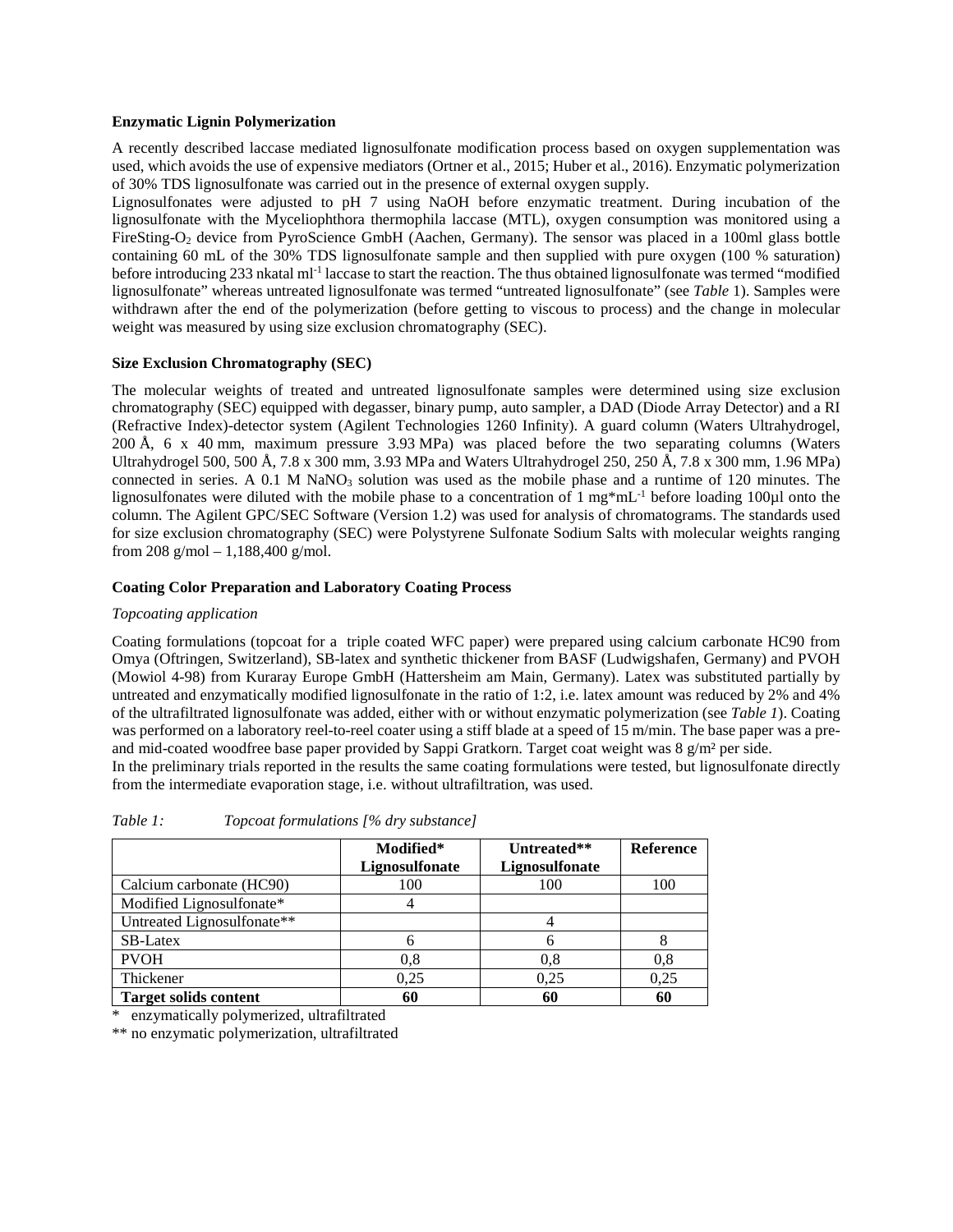### *Precoating application*

Coating formulations (precoat for a double coated WFC paper) were prepared using calcium carbonate HC60 from Omya (Oftringen, Switzerland), SB-latex from BASF (Ludwigshafen, Germany) PVOH (Mowiol 4-98) from Kuraray Europe GmbH (Hattersheim am Main, Germany) and CMC (Finnfix 30) from CP Kelco (Cumberland, USA). Latex was substituted partially by untreated and enzymatically modified lignosulfonate in a ratio of 1:2, i.e. latex amount was reduced by 2% and 4% of the ultrafiltrated lignosulfonate was added, either with or without enzymatic polymerization (see *[Table 2](#page-1-0)*). Coating was performed on a film press (SUMET coater CU5) using a 30µm rod at a speed of 15 m/min. The base paper was an uncoated woodfree base paper provided by Sappi Gratkorn. Target coat weight was 10g/m² per side.

|                              | Modified*<br>Lignosulfonate | Untreated**<br>Lignosulfonate | Reference |
|------------------------------|-----------------------------|-------------------------------|-----------|
| Calcium carbonate (HC60)     | 100                         | 100                           | 100       |
| Modified Lignosulfonate*     |                             |                               |           |
| Untreated Lignosulfonate**   |                             |                               |           |
| <b>SB-Latex</b>              |                             |                               |           |
| <b>PVOH</b>                  | 0.5                         | 0.5                           | 0.5       |
| <b>CMC</b>                   | 0.5                         | 0.5                           | 0.5       |
| <b>Target solids content</b> | 60                          | 60                            | 60        |

| Table 2: | Precoat formulations [% dry substance] |  |
|----------|----------------------------------------|--|
|----------|----------------------------------------|--|

enzymatically polymerized, ultrafiltrated

\*\* no enzymatic polymerization, ultrafiltrated

#### *Coating and Paper testing*

Water retention of the coating colors was quantified by measuring the Abo Akademi Gravimetric Water Retention Value (AA-GWR). Furthermore, pH, low shear (Brookfield) and mid shear viscosity (Paar Physica) was controlled. Optical properties were measured using a Technidyne Color Touch 2. Printability parameters (passes-to-fail, set-off, droplet test (ink repellence) were determined using a Prüfbau device and picking resistance using an IGT device.

# **RESULTS AND DISCUSSION**

#### **Preliminary trials with lignosulfonates containing spent liquor**

First coating trials using lignosulfonate containing spent liquor directly from the intermediate evaporation stage at 30% TDS, only filtered through a 5µm paper filter to remove solid particles and fibrous material, showed dusting already right after coating drying of the reel-to-reel coater indicating a very low binding force of the lignosulfonates. Extremely poor IGT picking tests verified this observation. For lignosulfonate containing samples, no values could be determined, because the first signs of picking were evident below 2 cm under the lowest loading.

As the water retention values (AA-GWR) of 975 g/m² (see also *Figure 3*, left bar) of this coating was very poor, binder penetration into the base paper was measured for this coating applied directly on an uncoated base paper using a method developed by Hofer et al. (2015), which makes use of the autofluorescence of lignosulfonates. In the BF and GFP images on the left side of *[Figure](#page-3-0)* 1, a cross-section of a coated paper with untreated lignosulfonate containing spent liquor (no ultrafiltration, no enzymatic polymerization) is illustrated. The BF (visual light) image shows the coating layer appearing darker, whereas the GFP image (UV light) shows the green fluorescing lignosulfonate; the white lines in the GFP image indicate the segmented coating layer from the BF image. A clear lack of lignosulfonate binder in the coating layer is obvious; the lignosulfonate is penetrating deeper into the base paper and depletion of the lignosulfonate binder in the coating layer is clearly visible. Almost all of the binder penetrated into the porous system of the base paper and binding force of the coating layer is too low.

To overcome this excessive penetration of lignosulfonates contained in the spent liquor into the base paper by an increase in molecular weight, enzymatic polymerization of the lignosulfonates with a laccase mediated modification process based on oxygen supplementation (Ortner et al., 2015; Huber et al., 2016) was tried. First trials with industrial spent liquor containing lignosulfonates originating directly from the intermediate evaporation stage, only filtered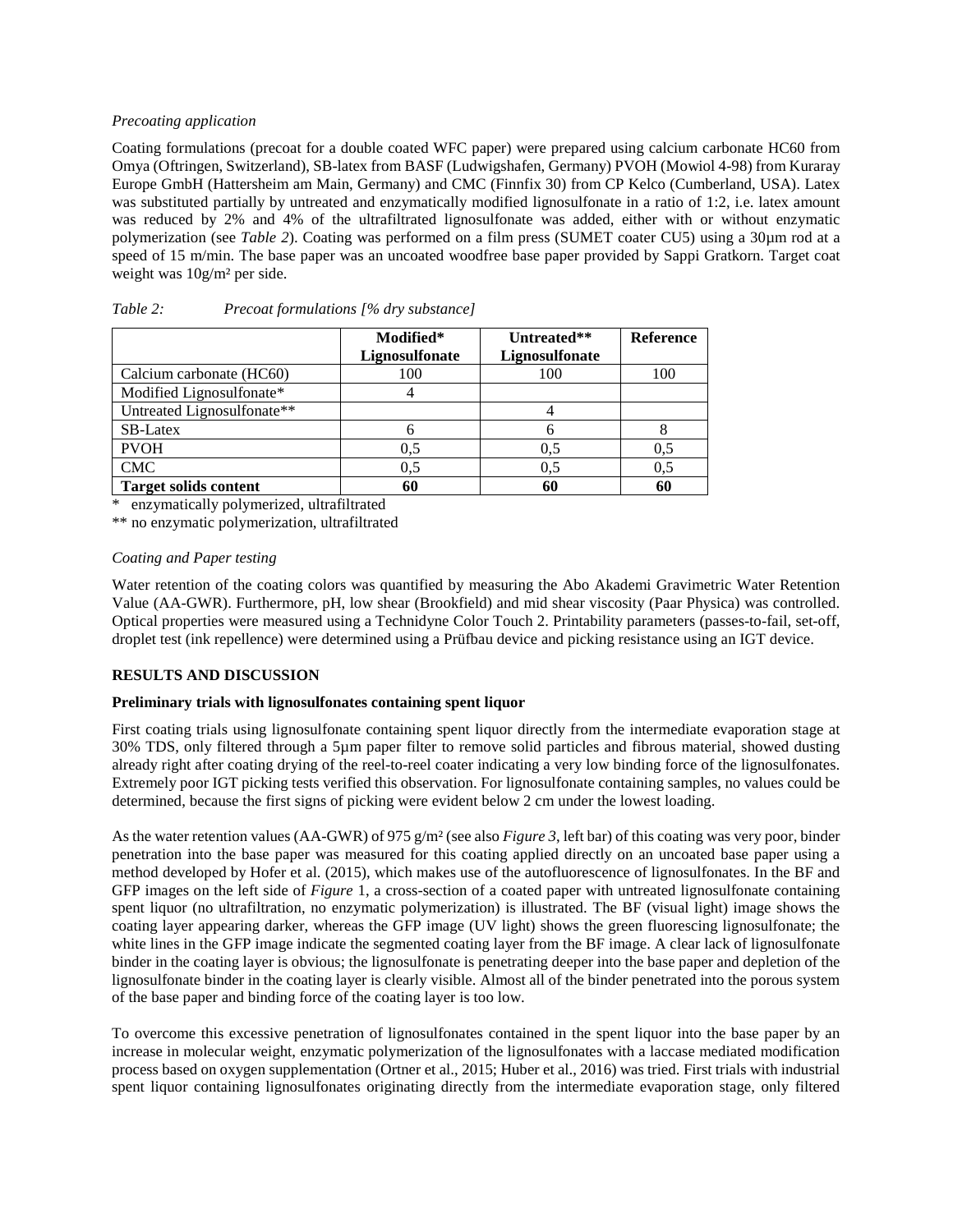through a 5 µm paper filter, showed a significant increase in average molecular weight after 6h of enzymatic polymerization (*[Figure](#page-3-1)* 2).



<span id="page-3-0"></span>*Figure 1: Penetration of lignosulfonates from spent liquor into the base paper. Brigthfield (BF) and green fluorescent (GFP) images of blank (untreated lignosulfonate from spent liquor) (left) compared to BF and GFP image of enzymatically polymerized lignosulfonate from spent liquor (right).*



|                              | Mn  | <b>NIW</b> | IVI Z  | ۲IJ   |
|------------------------------|-----|------------|--------|-------|
| Blank                        |     | 5714 Da    | 23445  | 20.63 |
| Enzymatically<br>polymerized | 423 | 76453 Da   | 370387 | 180.7 |

<span id="page-3-1"></span>*Figure 2: Molecular weight distribution (SEC) of enzymatically polymerized lignosulfonate from spent liquor with 30% TDS (right) compared to blank (untreated lignosulfonate) at 30% TDS (left, no enzyme treatment) and their average molecular weights (table below figure)*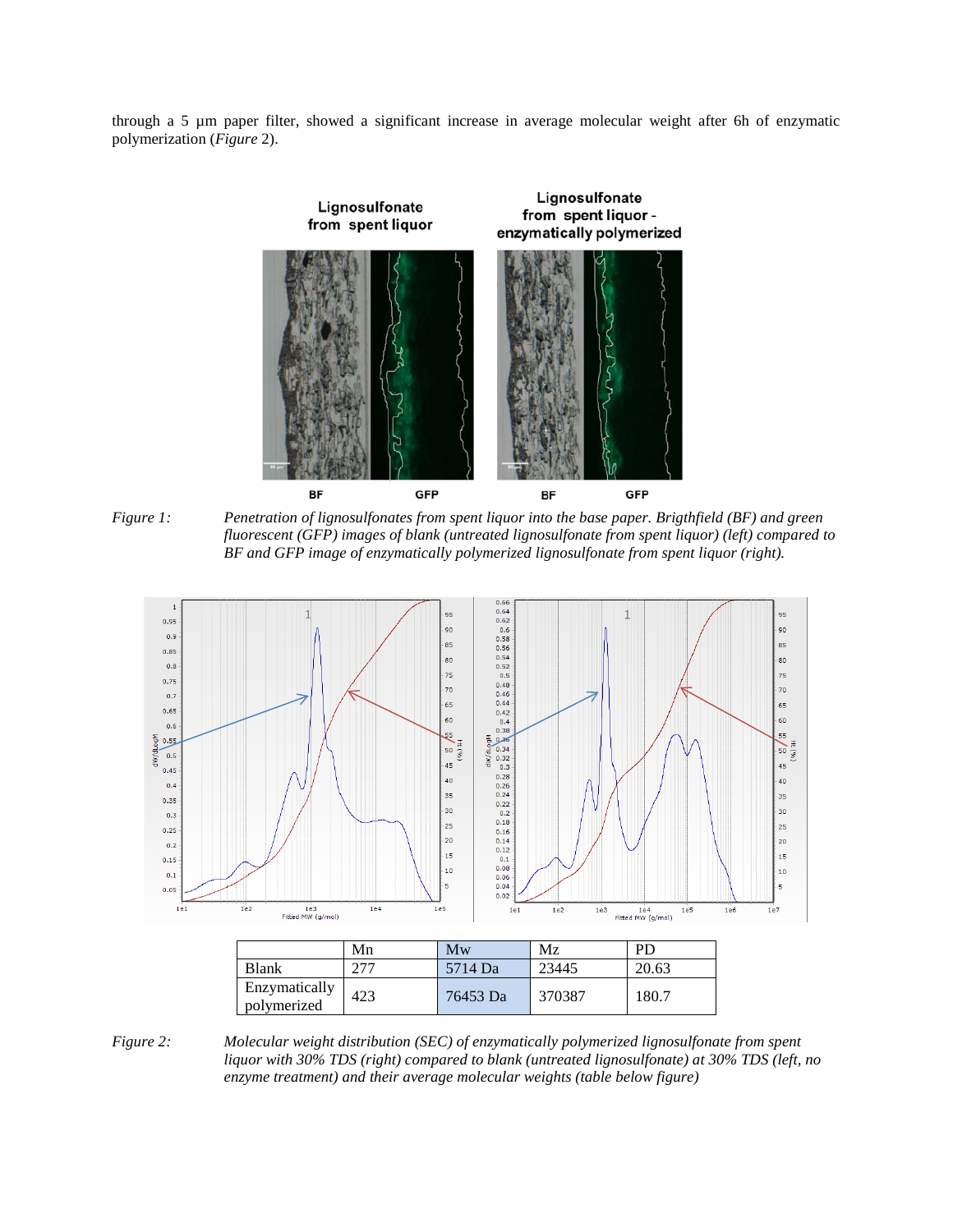Penetration of lignosulfonates into the base paper could be reduced dramatically by enzymatic polymerization (see GFP image on the right side of *[Figure 2](#page-4-0)*). Three-dimensional evaluation of 100 cross sections as the ones depicted in *Figure 1* (image length > 5mm) resulted in the penetration depth illustrated in *[Figure 3](#page-4-0)*. Due to enzymatic polymerization, the penetration depth was decreased by around 10µm. The penetration depth for the SB-latex reference was not determined because SB-latex needs to be stained by a fluorescent dye and the results are not directly comparable to the lignosulfonate coatings.

The observations regarding penetration depth were confirmed by measuring a more than 50% higher water retention (low AA-GWR) for the enzymatically polymerized lignosulfonates compared to untreated samples. As can be seen in *[Figure](#page-4-0)* 3, the modified lignosulfonates were in the same AA-GWR range as the reference.



<span id="page-4-0"></span>

Although binder penetration was significantly reduced using enzymatically polymerized lignosulfonates from the spent liquor, binding force was still insufficient, which we attributed to a large amount of impurities contained in the industrial lignosulfonates, as e.g. salts, sugars or extractive. Therefore, ultrafiltration was applied in all further trials to eliminate the impurities, which were assumed on the one hand not to contribute to the binding function and on the other hand to hinder the lignosulfonate binder to form a continuous film.

#### **Trials using ultrafiltrated lignosulfonate**

Ultrafiltration pre-trials identified a pre-filtration using a  $2 \mu$ m membrane and final filtration using the retentate of an ultrafiltration through a 150kDa membrane as the most suitable raw material for coating applications. Using such ultrafiltrated lignosulfonate samples, the incubation time in enzyme polymerization could also be reduced from 6 to 2 hours to reach a similar molecular weight increase compared to non-ultrafiltrated samples. Lignosulfonate content also was increased from around 40% in the spent liquor to more than 70% after ultrafiltration.

Thus a sufficiently reproducible high degree of polymerization was achieved already after 2 hours of incubation at an oxygen supply rate of 15cm3 leading to an increase of the average molecular weight from 14092 to 97574 Da (see *Figure 4*). It is also to be noted that ultrafiltration alone also leads to a higher molecular weight of the lignosulfonates (compare blank in *Figure 4* to blank in *Figure 2*).

#### *Ultrafiltrated and enzymatically polymerized lignosulfonates as binder in topcoat application*

Combination of ultrafiltration and enzymatic polymerization of lignosulfonate resulted in good water retention values  $(AA-GWR)$  of 120 g/m<sup>2</sup> of the thus produced coatings.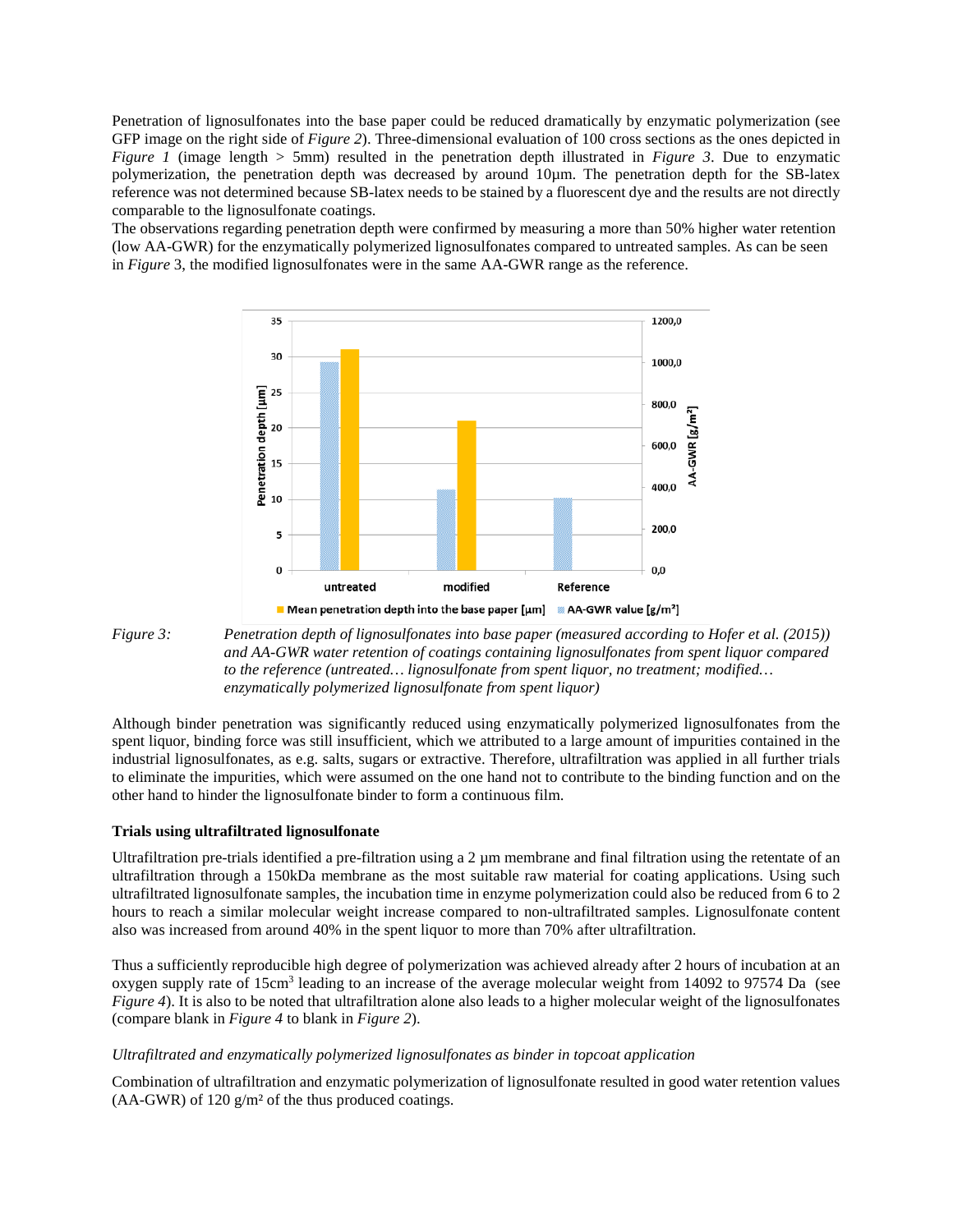





*Figure 5: Rheological behavior of untreated (ultrafiltrated, no enzyme treatment) and modified (ultrafiltrated, enzymatically polymerized) lignosulfonate containing coatings in comparision to reference coating*

In *Figure 5* the rheological behavior of the produced pigment coatings (recipes see *Table 1*) is illustrated. In comparison to the reference coating, the lignosulfonate containing coatings are slightly higher in viscosity. At higher shear rates the coating containing the modified lignosulfonate (ultrafiltration and enzymatic polymerization) showed the highest viscosity at a level still acceptable for blade coating. In *[Table 3](#page-6-0)*, the BF viscosities are shown and again, the formulation containing enzymatically polymerized lignosulfonate showed slightly higher values.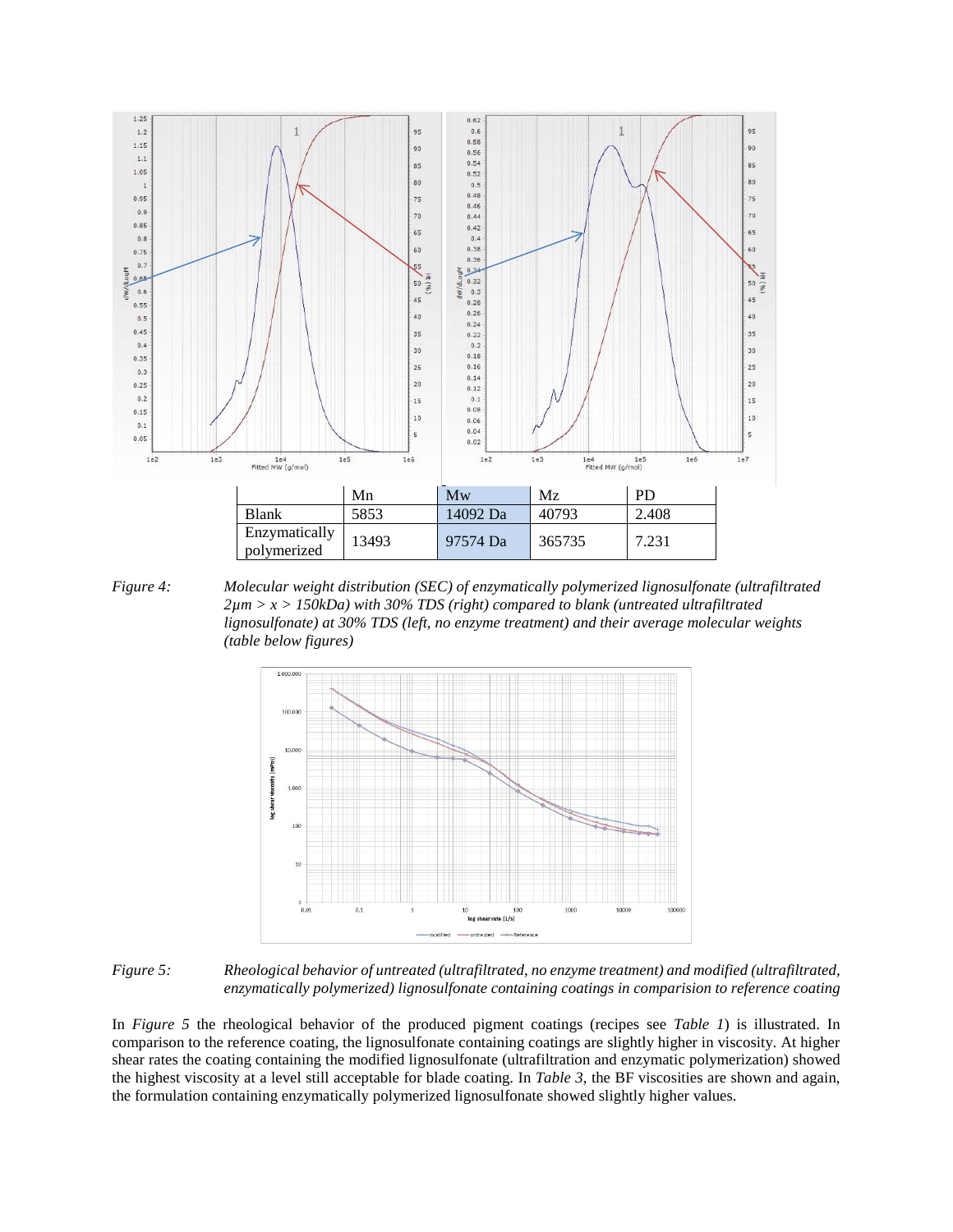#### <span id="page-6-0"></span>*Table 3: Additional viscosity measurements*

|                 | Modified Lignosulfonate | Untreated Lignosulfonate | Reference |
|-----------------|-------------------------|--------------------------|-----------|
| $BF 100$ [mPas] | 2850                    | 2288                     | 2324      |
| $BF 20$ [mPas]  | 10500                   | 8580                     | 8560      |
| Spindle number  |                         |                          |           |

The applied coat weights are shown in *Table 4*. Because of the rather low solid contents of the lignosulfonates of 30% the coatings only reached a solids content of 60 % and thus only rather low coat weights could be achieved. The solids of the lignosulfonates were not further increased due to economic reasons, as more water would have to be evaporated given the solid contents of only around 10-12% after ultrafiltration. Based on the rheology of the coating formulations it is unclear why lower coat weights in comparison to the reference were achieved for the lignosulfonate containing coatings.

#### *Table 4: Applied coat weights at the laboratory blade coater*

|                                                   | . .<br>litonate<br>Ignosu<br>utiec<br>VI.<br>м | <b>1000SH</b><br>Itonate<br>treater.<br>Int | $\alpha$ |
|---------------------------------------------------|------------------------------------------------|---------------------------------------------|----------|
| $\rm 1g/m^2$<br>$-1$<br>we1<br>Coat<br>. .<br>. . | $\lambda$                                      | $\ddot{\phantom{0}}$                        |          |

The coated papers were tested regarding optical and offset printing properties. Printing test showed promising results (see *[Table 5](#page-6-1)*). Possibly due to the higher coat weight applied for the reference, the ink setting is a bit slower compared to the lignosulfonate coatings. Modified and unmodified lignosulfonates almost showed the same ink setting, but the modified lignosulfonate reached higher offset suitability values which were slightly higher than the reference. Also the droplet test results as a measure for water repellence showed similar results for all coatings.

### <span id="page-6-1"></span>*Table 5: Offset printability results Prüfbau*

|                              | Modified Lignosulfonate | Untreated Lignosulfonate | Reference |
|------------------------------|-------------------------|--------------------------|-----------|
| Offset<br>suitability<br>drv | 6,5                     |                          |           |
| [passes to fail]             |                         |                          |           |
| Offset<br>suitability<br>wet | 5.5                     | 4,5                      |           |
| [passes to fail]             |                         |                          |           |
| Ink setting after 30 s       | U.S                     | 0.45                     | 0.57      |
| Droplet test $[\%]$          | 54,0                    | 53,2                     |           |

Optical brightness of coatings containing lignosulfonates showed as expected significantly lower values compared to the reference (see *[Table 6](#page-6-2)*). Difference in brightness values, measured without UV, were around 5 points and measure with UV around 10 points. Enzymatic polymerization of lignosulfonate caused a shift in color to a more reddish appearance and a lower brightness.

#### <span id="page-6-2"></span>*Table 6: Optical brightness*

|                                 | .<br>ignosulfonate<br>Modified   | $\mathbf{1}^{\alpha}$<br>.1gnosulfonate<br>Intreated | <sup>n</sup><br>Reference |
|---------------------------------|----------------------------------|------------------------------------------------------|---------------------------|
| TT.<br>R <sub>457</sub><br>--   | 82.24                            | 84.24                                                | 05.74<br>74<br>ノン・        |
| I IV<br>R <sub>457</sub><br>- 1 | $\overline{\phantom{a}}$<br>'.18 | 7075<br>10.19                                        | 83.95                     |

#### *Ultrafiltrated and enzymatically polymerized lignosulfonates as binder in precoat application*

Ultrafiltrated and enzymatically polymerized lignosulfonates were also tested in the application in a precoat (recipes see *Table 2*). There precoats were applied with a film press in single sheet mode, which also allows better adjustment of the coat weight. The results of the IGT pick test of the pre-coated samples are listed in *[Table 7.](#page-7-0)* Untreated (ultrafiltrated, no enzyme treatment) lignosulfonate showed a slightly lower picking resistance than modified (ultrafiltrated, enzymatically polymerized) lignosulfonates and both showed clearly lower values than the reference.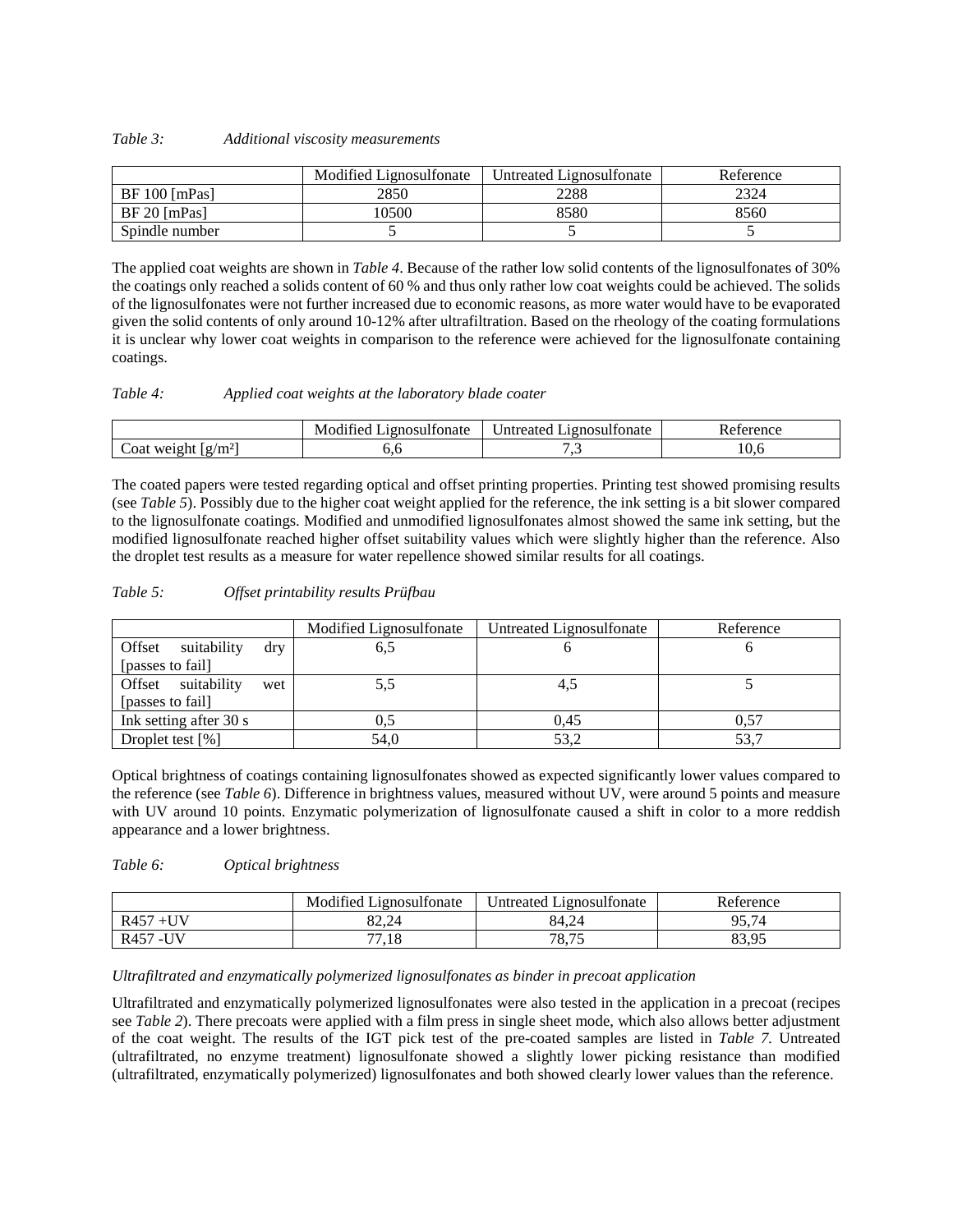<span id="page-7-0"></span>*Table 7: Coat weight and IGT Picking of pre-coatings* 

|                                             | Modified Lignosulfonate | Untreated Lignosulfonate | Reference |
|---------------------------------------------|-------------------------|--------------------------|-----------|
|                                             | in PC                   | in PC                    |           |
| Precoat weight $\left[\frac{g}{m^2}\right]$ | 10.4                    | oο                       | ∕.b       |
| IGT pick test $\lfloor$ cm/s $\rfloor$      | 18                      | l 09                     |           |

The three precoated papers were topcoated using a standard topcoat taken directly from the coating machine SM9 in Gratkorn. In *[Table 8](#page-7-1)*, the Prüfbau printing results for the topcoated papers are shown. Again, the offset suitability of all three samples is comparable, with a slight advantage for the reference in passes-to-fail wet. Ink setting of the modified lignosulfonate containing precoat is comparable to reference, untreated lignosulfonate containing precoat shows slower ink setting. The droplet test as a measure for water repellence shows significantly better values for the lignosulfonate containing samples compared to the reference.

<span id="page-7-1"></span>

| Table 8: | Printing tests of pre-coatings containing lignosulfonate plus standard top-coating |  |  |  |
|----------|------------------------------------------------------------------------------------|--|--|--|
|----------|------------------------------------------------------------------------------------|--|--|--|

|                                                  | Modified Lignosulfonate<br>$\overline{m}$ PC | Untreated Lignosulfonate<br>in $PC$ | Reference |
|--------------------------------------------------|----------------------------------------------|-------------------------------------|-----------|
| Offset<br>suitability<br>dry<br>[passes to fail] |                                              |                                     |           |
| Offset suitability<br>wet<br>[passes to fail]    |                                              |                                     | 2.5       |
| Ink setting after 30 s                           | 0.38                                         | 0.48                                | 0.36      |
| Droplet test [%]                                 | 81.3                                         | 84,3                                | 62.9      |

The brightness level of the double coated samples is listed in *[Table 9](#page-7-2)*. Again brightness measured with and without UV is significantly lower compared to the reference.

<span id="page-7-2"></span>

| Table 9: | Brightness of pre- and top-coated samples |  |
|----------|-------------------------------------------|--|
|----------|-------------------------------------------|--|

|             | Modified Lignosulfonate | Untreated Lignosulfonate | Reference |
|-------------|-------------------------|--------------------------|-----------|
|             | in PC                   | in PC                    |           |
| $R457 + UV$ | 83.23                   | 81,7                     | 92,38     |
| R457 - UV   | 79,34                   | 78.02                    | 85.56     |

# **SUMMARY AND OUTLOOK**

Ultrafiltrated and enzymatically polymerized lignosulfonates were applied as partial replacement of SB-latex in woodfree coated paper coating formulations (precoat and topcoat). Lower penetration depth of lignosulfonate based binder into the base paper was achieved by ultrafiltration and enzymatic polymerization of the spent liquor containing the lignosulfonates. This also led to a significant improvement in water retention of the coating formulations containing lignosulfonates. The coated papers containing a lignosulfonate based binder showed promising results regarding offset printability, which justifies further research.

As expected brightness values are significantly below the reference and need to be improved. Therefore, trials to bleach the lignosulfonates via ozone or hydrogen peroxide are currently in progress with promising first results. Also it will be necessary to increase the solids content of the ultrafiltrated lignosulfonates, which is a challenge from the economic side. In general the economics of upgrading lignosulfonates contained in spent liquor using the described processes are presently under evaluation.

Enzymatically polymerized lignosulfonates also might be interesting in size press applications for packaging papers, where brightness not of an issue. First results in such applications have also shown promising results.